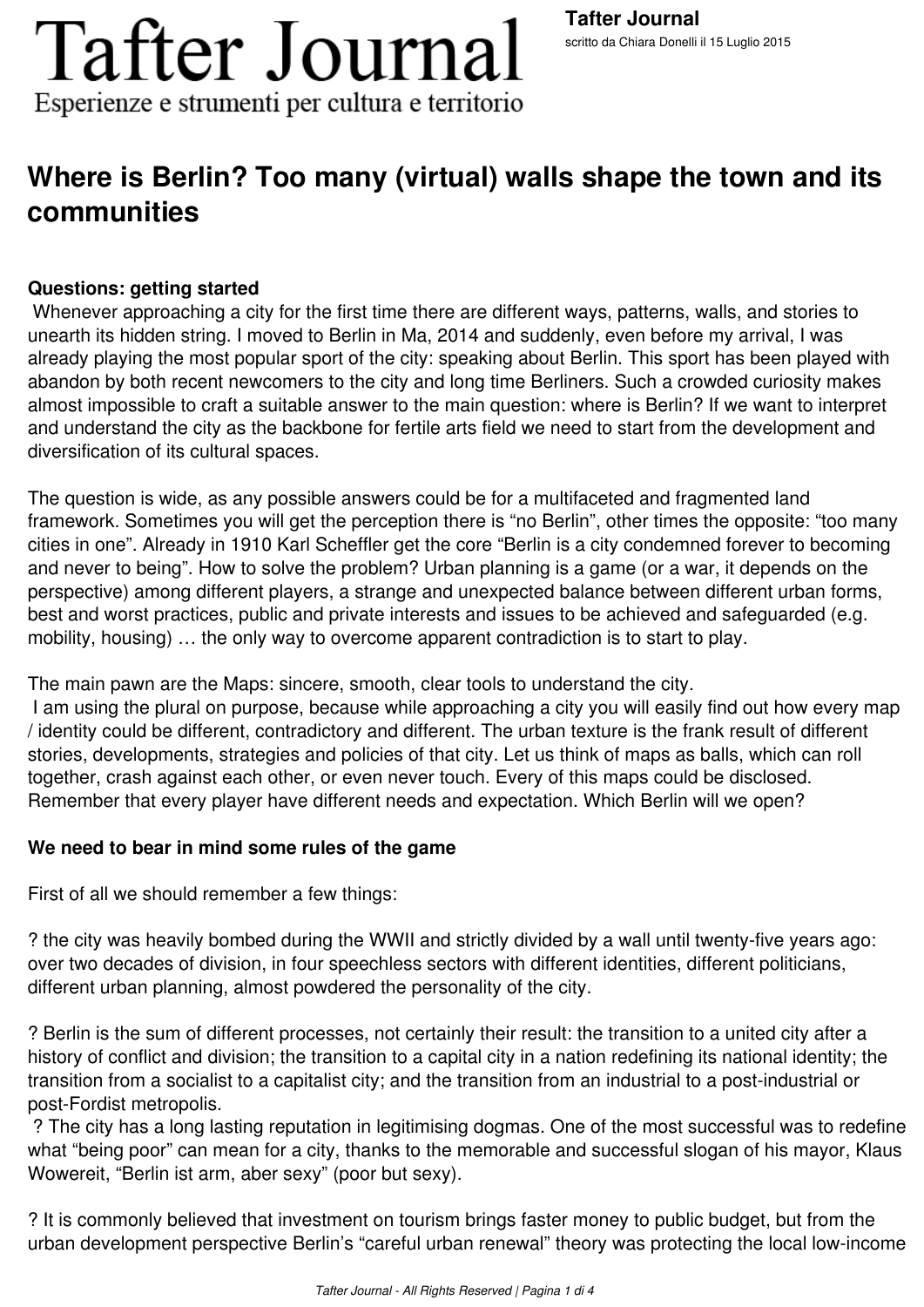# **Tafter Journal** Esperienze e strumenti per cultura e territorio

population to the detriment of gentrification, and tourism; reality sometimes goes different from what has been planned.

? It is also commonly agreed how the arts and culture had a key role in the city's development. Although the results of the connections between culture and economic growth still are not exactly perceived, the vivid cultural atmosphere has proved crucial for building the city's identity, attracting visitors and long term investment. What does not clearly appear is which "cultural atmosphere" was (and is) the attractive one. The museum cultural district of Museumsinsel, the Biennial or the independent scene? What are tourist hubs and what are the places for residents?

? Berlin is the city with the highest unemployment in Germany and in a European Scale the only capital whose GPD lies below the national average . The big city deficit leads to an extensive wave of privatization and selling out real estate.

#### **The aim of the game**

We can help our interpretation challenge unfolding the maps and comparing them critically; in such a way we can understand the various stakeholders, go off the beaten track, go back to it, look for further maps. Even many crystal balls containing the various maps are never enough, we cannot stop looking for new images the city wants to personify. Melting the maps (finally) makes Berlin naked.

Since the fall of the Berlin wall, we have been witnessing an urban and artistic development, which was the outcome of a peculiar and vibrant situation in which completely different experiments found a prolific soil to start with. At the beginning, the artist-attractive policies of the west and the law free zone around what remains of the borders, later. It is probably one of the most recordable case to see how urban changes and, sometimes, development were playing a key role in the cultural development towards specific directions rather than others.

The division has been over for 25 years now, the attraction policy worked as expected in the years following the fall of the wall, but being poor is not sexy anymore and the question of where Berlin is and where it is going is still crucial. The Projekträume, independent art space, artist or curatorial run; the State Museums (institutional scene) the commercial gallery; how the city would like to showcase its artistic and cultural image to the public, Berlin for tourist and Berlin Art Week maps, State Museums and galleries. Maps reveal how the cities are trying to develop a creative image to attract artists. In some of them we discover how the construction of a creative city can threaten those local social, creative centres which already exist and rose up organically. Correspondingly, artists are important producers of the symbolic urban site. In their artworks they often produce new representations of cities and urban imaginations.



The 90s were the period of the big investments in real estate and Flagship projects, such as Postdamer Platz centre and Reichstag. High investments in culture start to come, as well as possible rooms for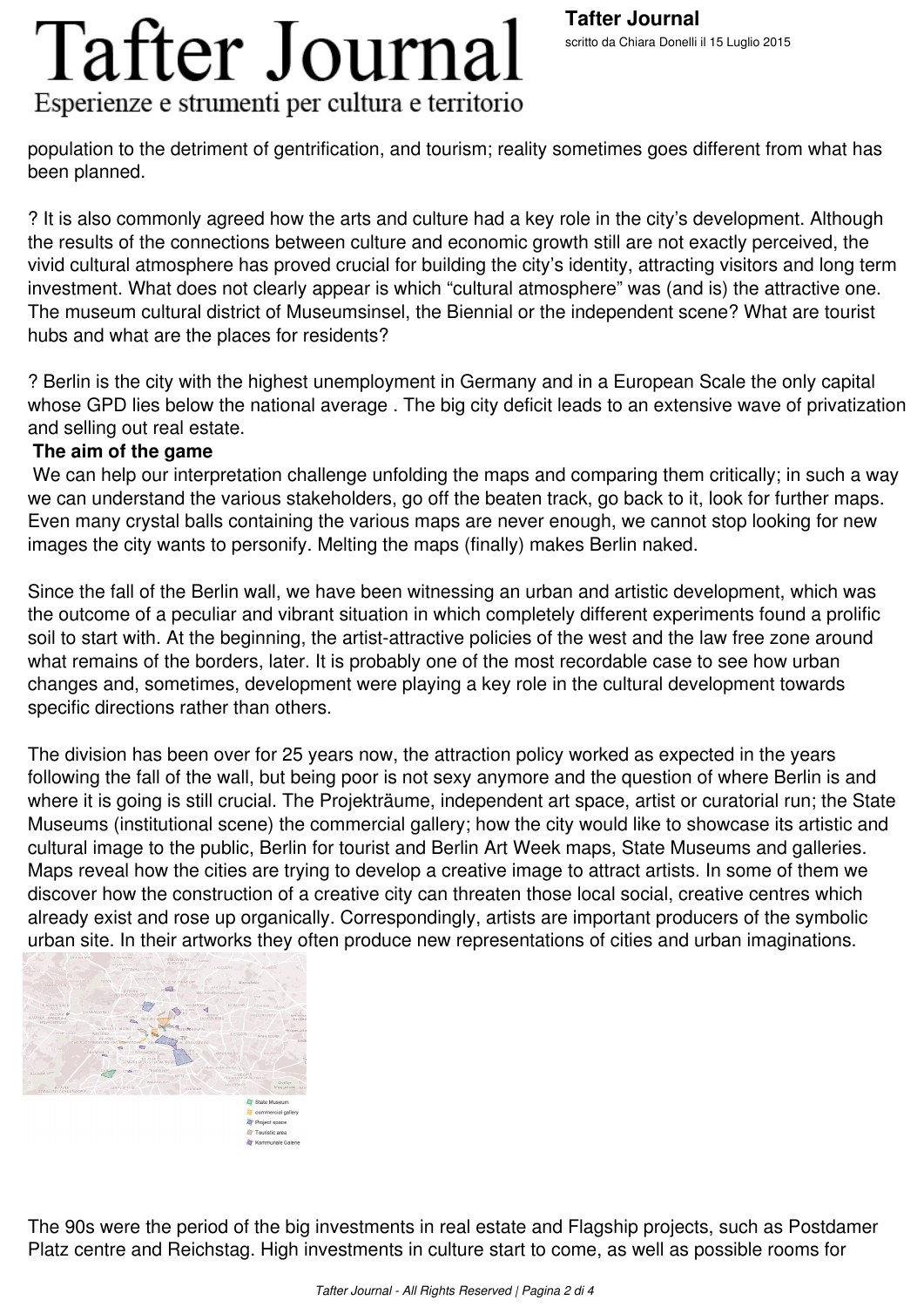#### **Tafter Journal** scritto da Chiara Donelli il 15 Luglio 2015

### **Tafter Journal** Esperienze e strumenti per cultura e territorio

fostering the city's image as a new capital. This big investment was never supported by any policy or long term strategy, but what was heavier without any consideration of the ongoing situation. This could be easily observed in the maps, in the years in which the municipality was investing on the Mitte district (Postdamer Platz, Museuminsel, Reichstag), the independent cultural scene was carrying interest in completely different areas, mostly more recognized and more related by the city's resident. The attempt was to fill the empty grey zone, left by the wall, with high profile architecture without the recognition that the population, the real potential stakeholder, was already displaced away.

The new century brought the awareness of relying on a poor budget, and to be attractive at the same time. Was that an illusion? In the coming years poverty cannot be anymore adopted as an asset, and some questions need to be asked. Answers are quite difficult, if not impossible, as Scheffler observed: Berlin is condemned to becoming and never to being. It is a mixture of disappointed expectations and unrevealed opportunities. The year of the fall of the wall was for too long considered the year zero. The point from which everything could have been started. The wall was a big wand for the city, but this doesn't mean an absence of identity, although the municipal emphasis upon special effects aimed at keeping high attention on Berlin was not necessarily successful, and the city was not benefiting from such an approach. The needed backbone is still missing.

From the material point of view the wall is clearly over; from the symbolic perspective many different walls, much more intangible and hard, grew in the city. Maps allow us to detect the skeleton (if it exists), in any case they make connections and contradictions visible. The materials are all there, Berlin is laying with his bare viscera and no back bone to hold them up. The question shouldn't be: which cultural maps?, but: how to develop a unique map? It's clear enough that there are still different rooms for creating synergies and develop "inter- map" strategies. Berlin needs to craft a map where differences are acknowledged and respected, but similarities unified; it also refers to contemporary art.

The maps now still diverge. Tourism is perceived as a gentrification accelerator, the main scene benefits from external visitors, but the independent scene and residents perceive only its negative effects. What could be observed, on the other hand, is the absence, in the independent scene, of any attempt to attract new types of audience (e.g. Tourist, non-Berliners), such as absence of platform, information tools, clear location map and suitable opening hours of the different venues.

Past experience could tell us a lot. The city didn't learn from the success of Zwischennutzung, an interesting method to manage vacancy and to capitalise on the off scene. The magmatic and undefined movement of squat, and project space later, never met any institutional feedback and was never included in the city's planning. The independent scene is no longer understood primarily as a cultural attack against the mainstream or as resistance to a hegemonic culture. Now is the time to start looking at it as niche markets to be fed.

The structure of grant is again an example of the blindness of city planning, the most part of income statement of project space is occupied by grant and institution's donation, such as Hauptstadtkulturfonds. No type of verifier or incentives are present in the pursuing of project's aim. This is one of the factors leading to the proliferation of dozens of new project spaces, which didn't manage to establish real form of collaboration or economic sustainability. Meanwhile the culture that was regarded as potential developer in problematic areas (such as the one connected with Quartiersmanagment), it is not necessarily addressing and tackling local population.

All the maps of this patchwork, although different and possibly conflicting, are feeding each other. The